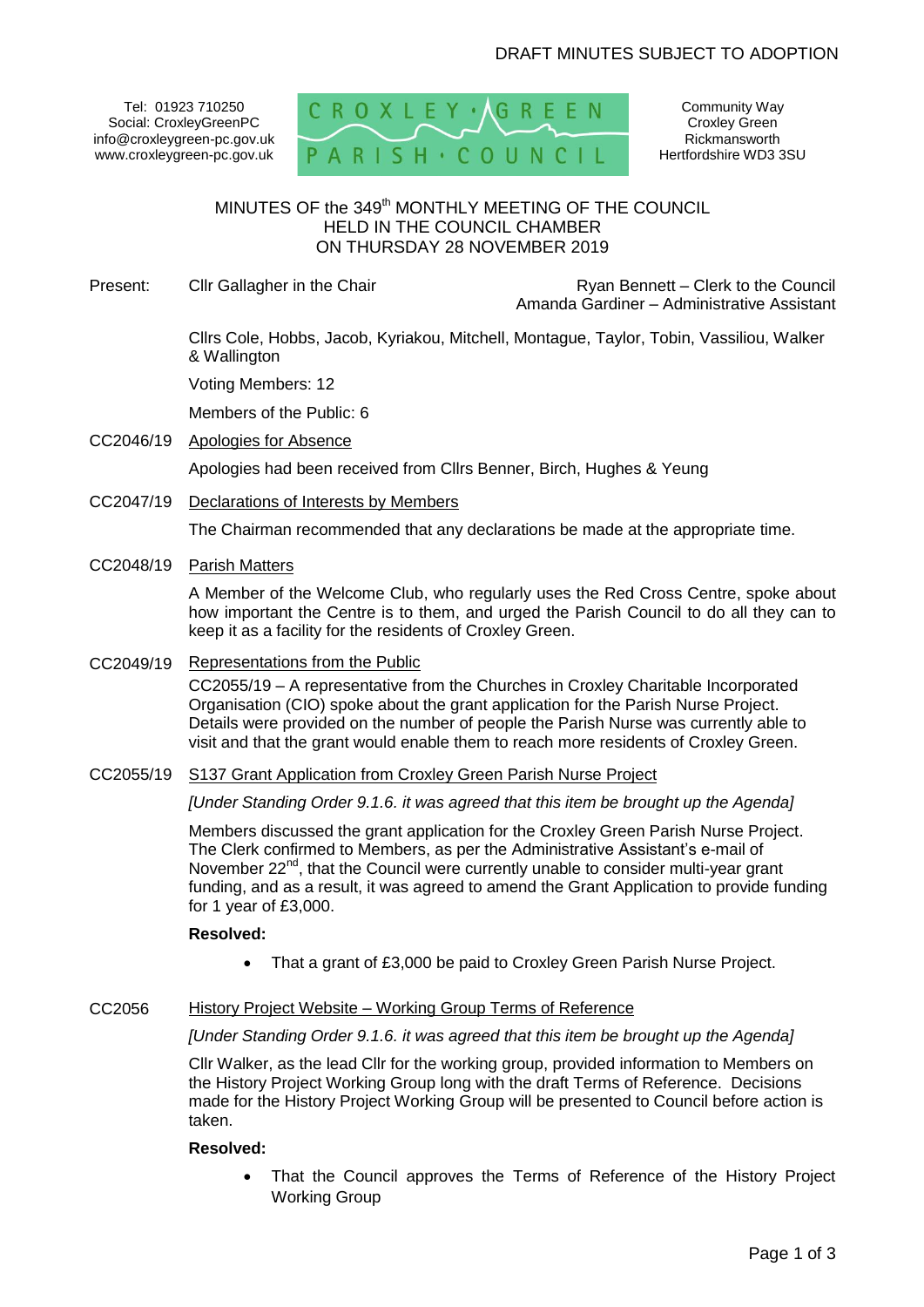- That the Council approves the membership of the History Project Working Group.
- CC2050/19 Minutes

The minutes up for review were the Minutes of the 348<sup>th</sup> Monthly Meeting of the Council held on Thursday 26 September 2019

## **Resolved:**

- That the Minutes of the 348<sup>th</sup> Monthly Meeting of the Council held on Thursday 26 September 2019 be approved and signed by the Chairman
- CC2051/19 Matters Arising

There were no matters arising.

- CC2052/19 Committee Reports
	- CC2052.1/19 Planning and Development Committee held on Thursday 5 &19 September and 3 & 17 October 2019

#### **Resolved:**

- That the Minutes of the Planning and Development Committee meeting held on Thursday 5 &19 September and 3 & 17 October 2019 be adopted as a report of the meeting.
- CC2052.2/19 Any matters arising

There were no matters arising.

CC2052.3/19 Leisure, Events & Environment Committee held on Tuesday 3 September 2019

#### **Resolved:**

- That the Minutes of the Leisure, Events & Environment Committee meeting held on Tuesday 3 September 2019 be adopted as a report of the meeting.
- CC2052.4/19 Any matters arising

Cllr Tobin informed Members that he has taken on the project of updating the plaques on the trees in Stone's Orchard.

CC2052.5/19 Finance and Administration Committee held on Thursday 12 September 2019

## **Resolved:**

 That the Minutes of the Finance & Administration Committee of Thursday 12 September 2019 be adopted as a report of the meeting.

CC2052.6/19 Any matters arising

There were no matters arising.

CC2053/19 Clerk's Report

The Clerk provided a summary of activities undertaken by the Parish Council office and Parish Rangers. See report attached.

CC2054/19 The Role and Responsibilities of a PCSO

The Chairman provided information on the discussions held with Hertfordshire Constabulary about the provision of PCSOs in Croxley Green. A refund of £7,125 was secured by the Clerk to compensate for the time a PCSO was not covering Croxley Green.